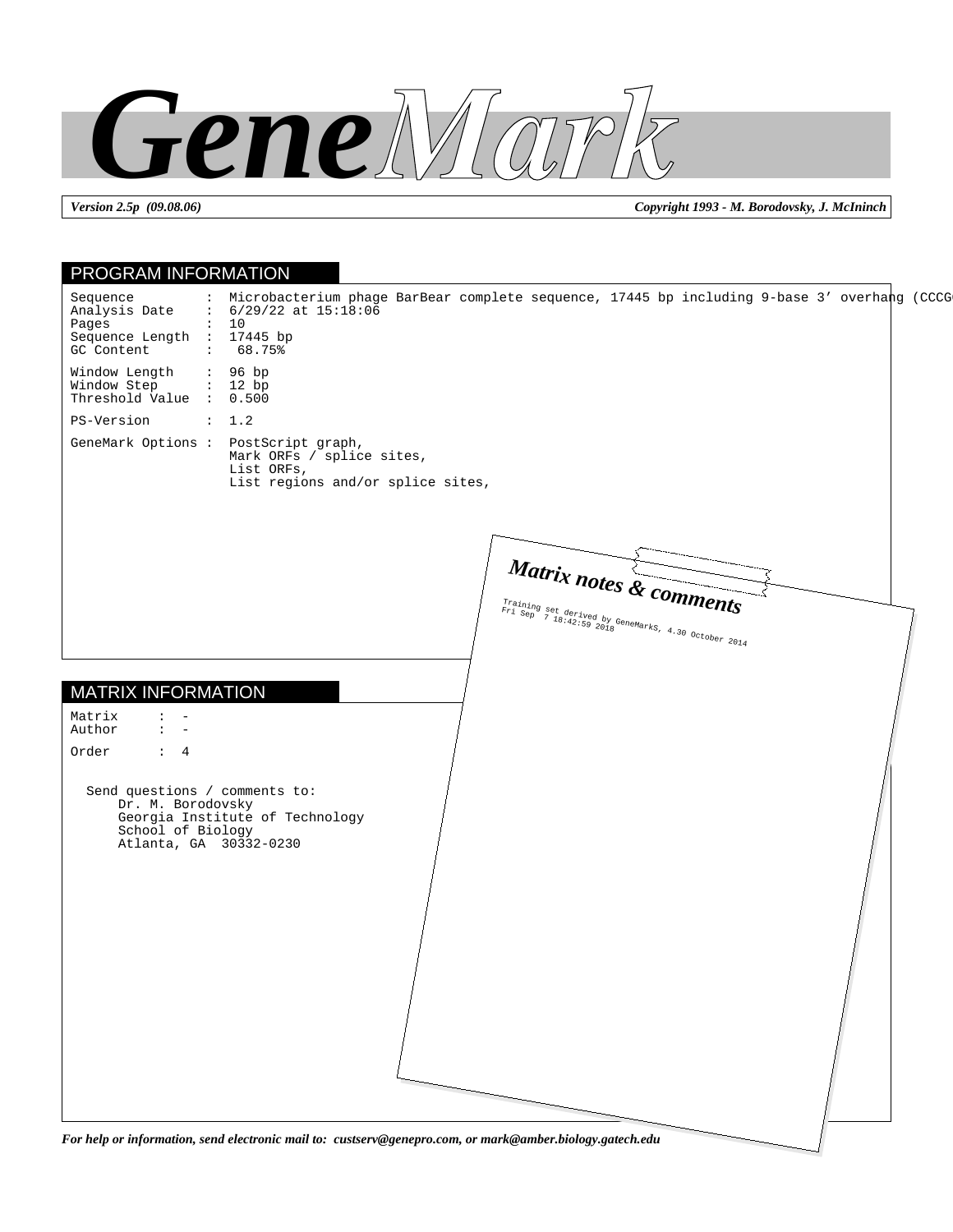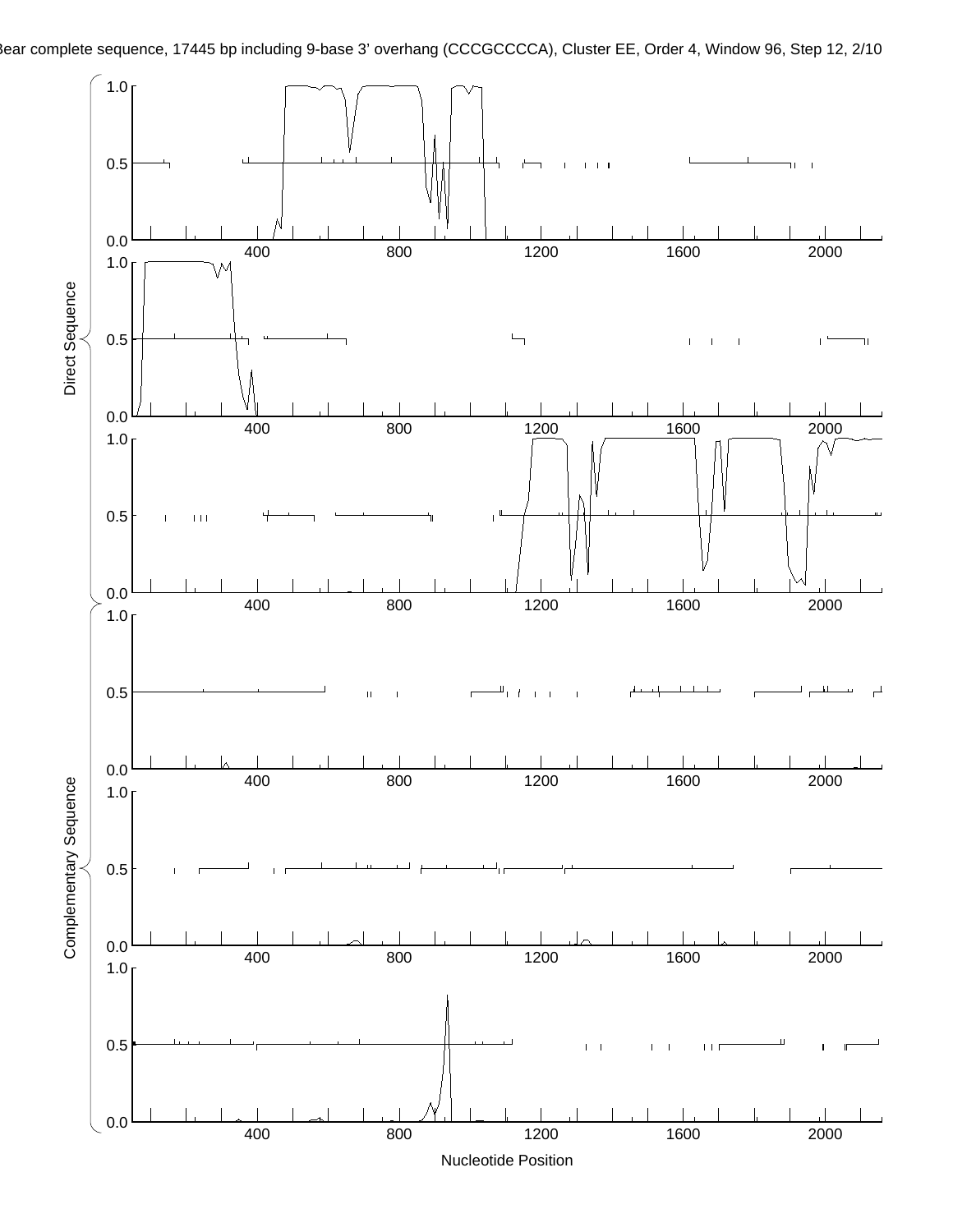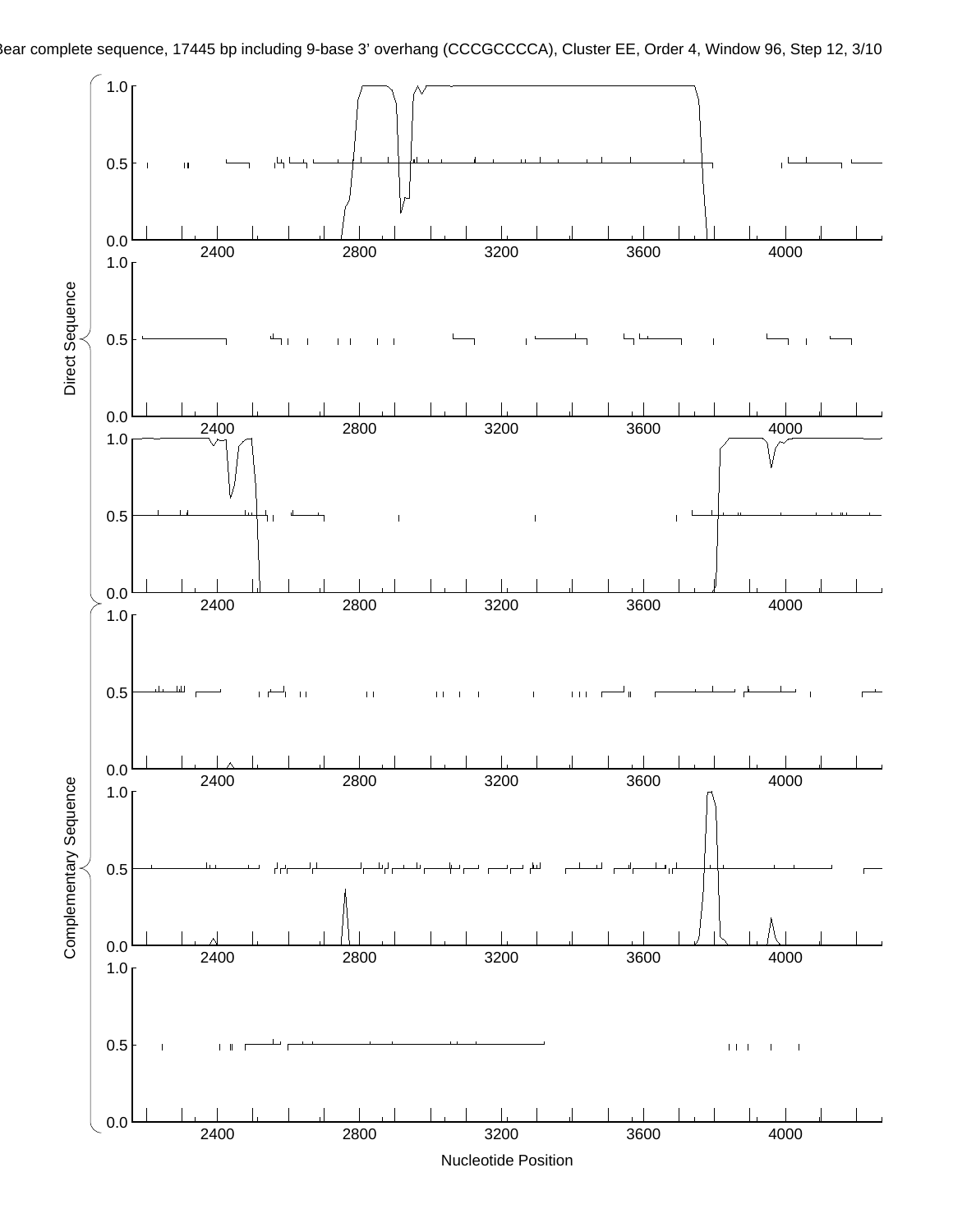

Rear complete sequence, 17445 bp including 9-base 3' overhang (CCCGCCCCA), Cluster EE, Order 4, Window 96, Step 12, 4/10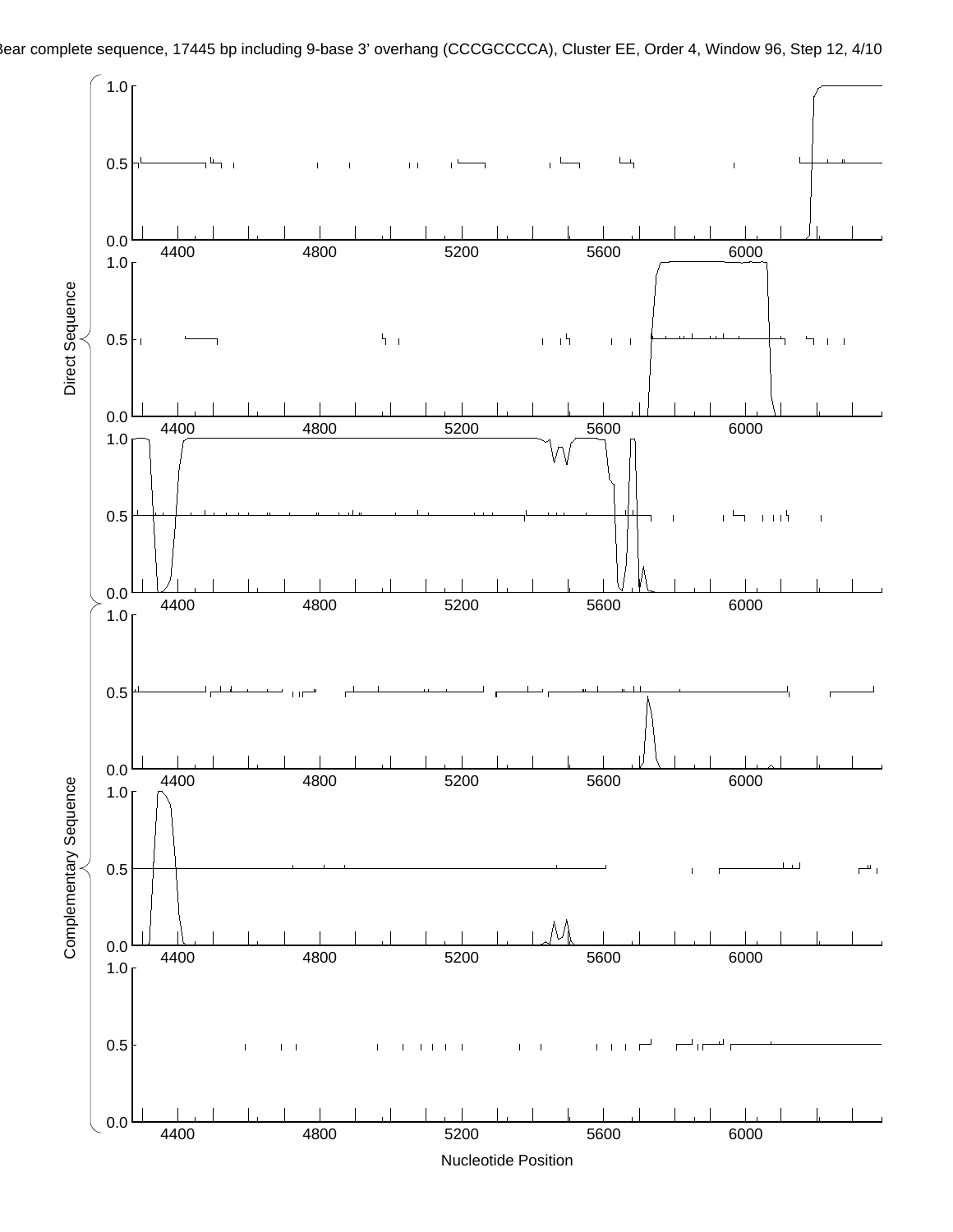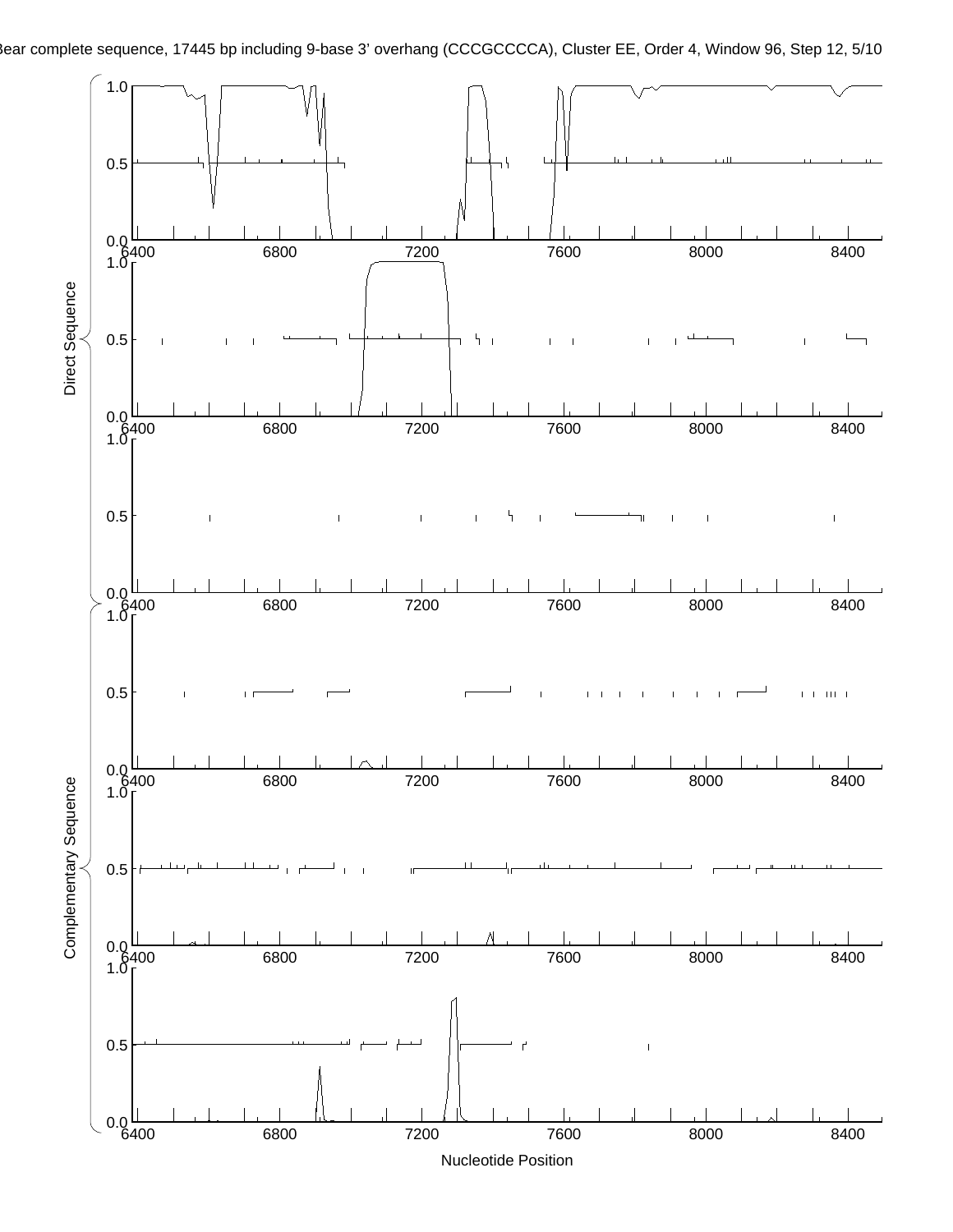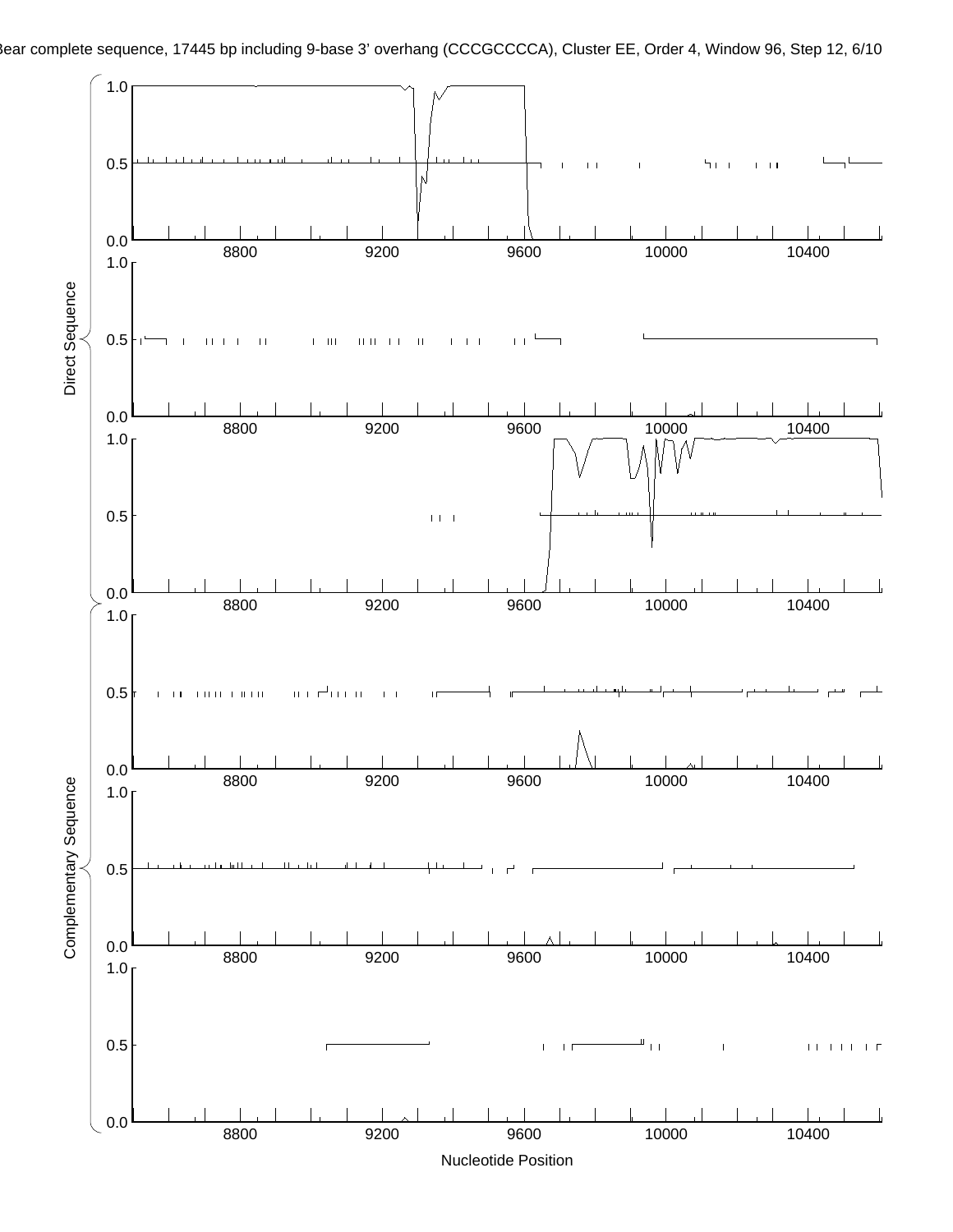

ear complete sequence, 17445 bp including 9-base 3' overhang (CCCGCCCCA), Cluster EE, Order 4, Window 96, Step 12, 7/10

Nucleotide Position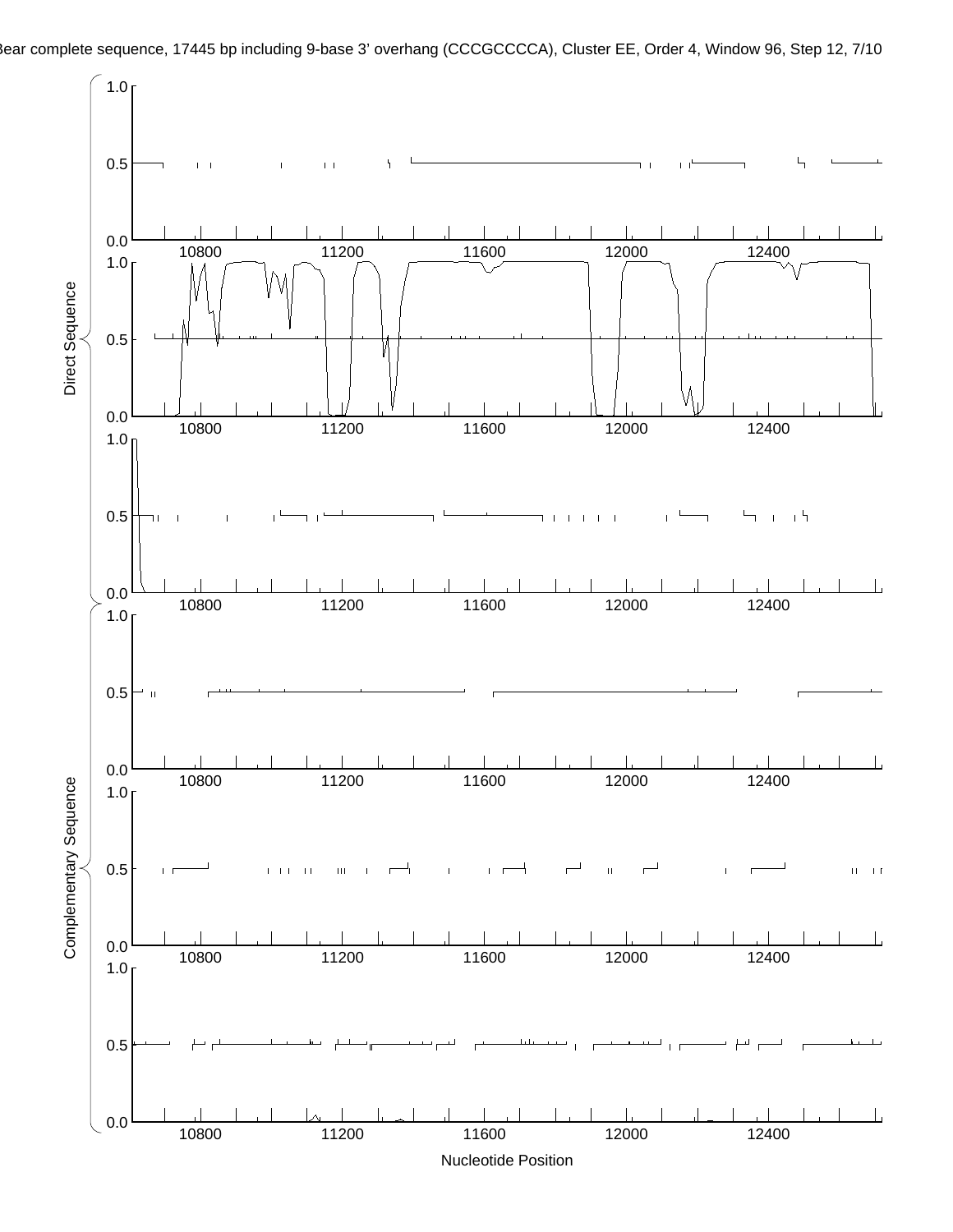

ear complete sequence, 17445 bp including 9-base 3' overhang (CCCGCCCCA), Cluster EE, Order 4, Window 96, Step 12, 8/10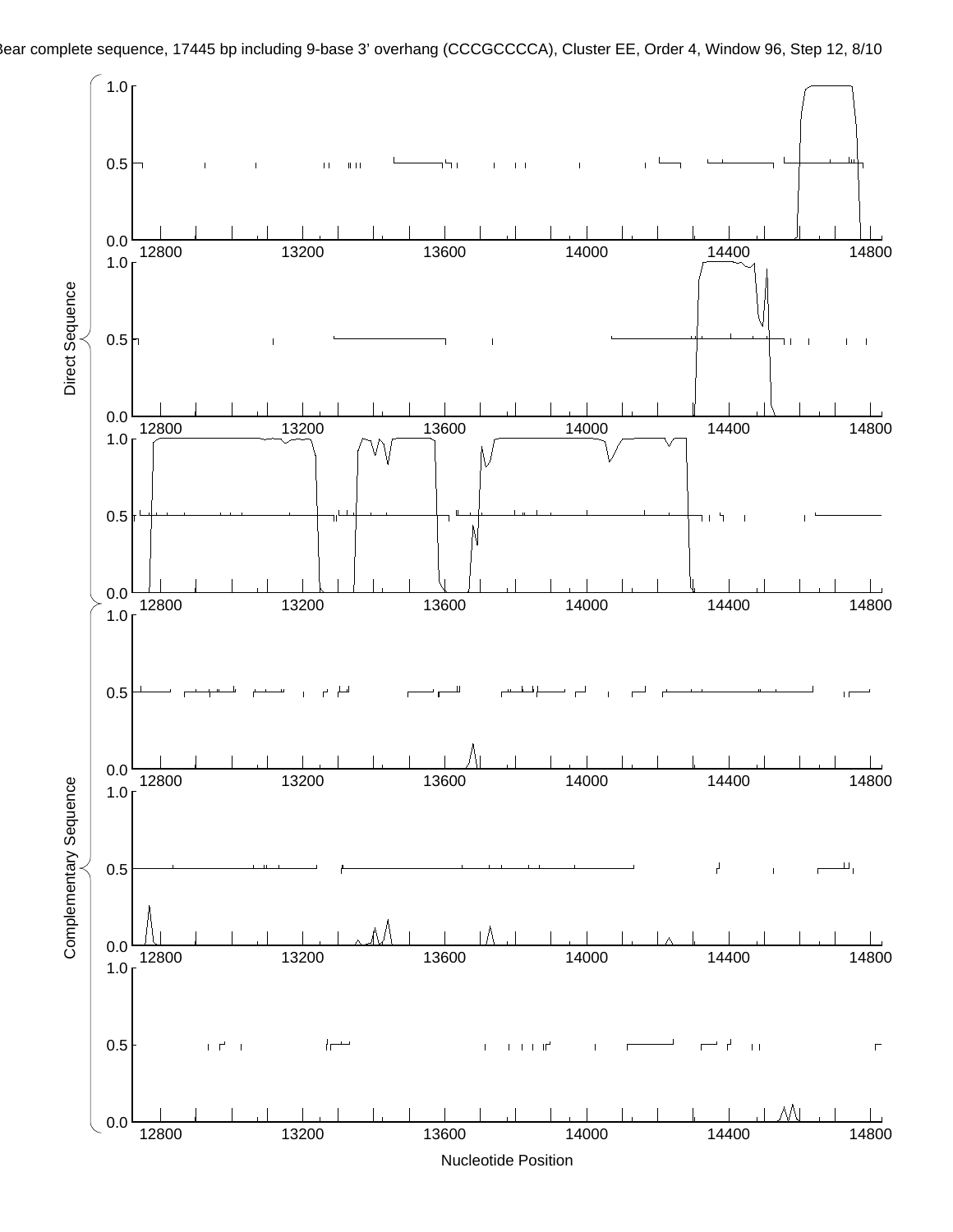

ear complete sequence, 17445 bp including 9-base 3' overhang (CCCGCCCCA), Cluster EE, Order 4, Window 96, Step 12, 9/10

Nucleotide Position